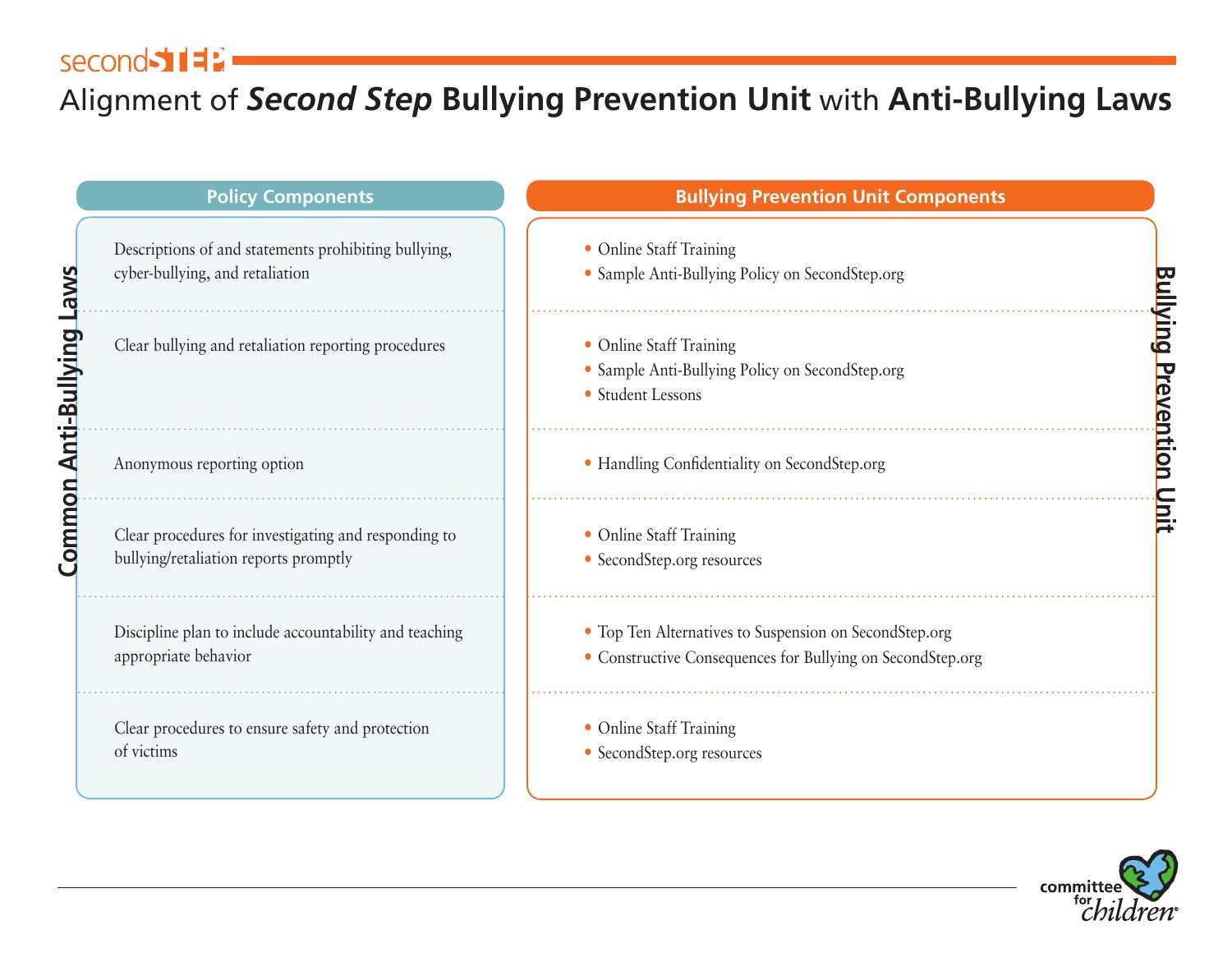| <b>Policy Components</b>                                                                                                                                                                                            | <b>Bullying Prevention Unit Components</b>                                                                                                          |                            |
|---------------------------------------------------------------------------------------------------------------------------------------------------------------------------------------------------------------------|-----------------------------------------------------------------------------------------------------------------------------------------------------|----------------------------|
| Strategies for protecting a person who reports<br>bullying and/or provides information                                                                                                                              | • Sample Hierarchy of Consequences on SecondStep.org<br>· Student Safety Plan on SecondStep.org<br>· Student Behavior Change Plan on SecondStep.org |                            |
| Prompt notification of parents or guardians of both<br>victim and perpetrator about reports of, responses to,<br>and prevention of further bullying; criminal behavior<br>will be reported to local law enforcement | • Online Staff Training<br>• SecondStep.org resources                                                                                               | <b>Tourk</b><br>Prevention |
| Students knowingly making false accusations of<br>bullying will be subject to disciplinary action                                                                                                                   | • Sample Anti-Bullying Policy on SecondStep.org                                                                                                     |                            |
| Plan to offer counseling and/or referrals to counseling<br>for victims, perpetrators, and their families                                                                                                            | • Identifying and Referring Children with Additional Needs on SecondStep.org                                                                        |                            |
| The plan shall be updated biennially                                                                                                                                                                                | • Online Staff Training<br>• SecondStep.org resources                                                                                               |                            |

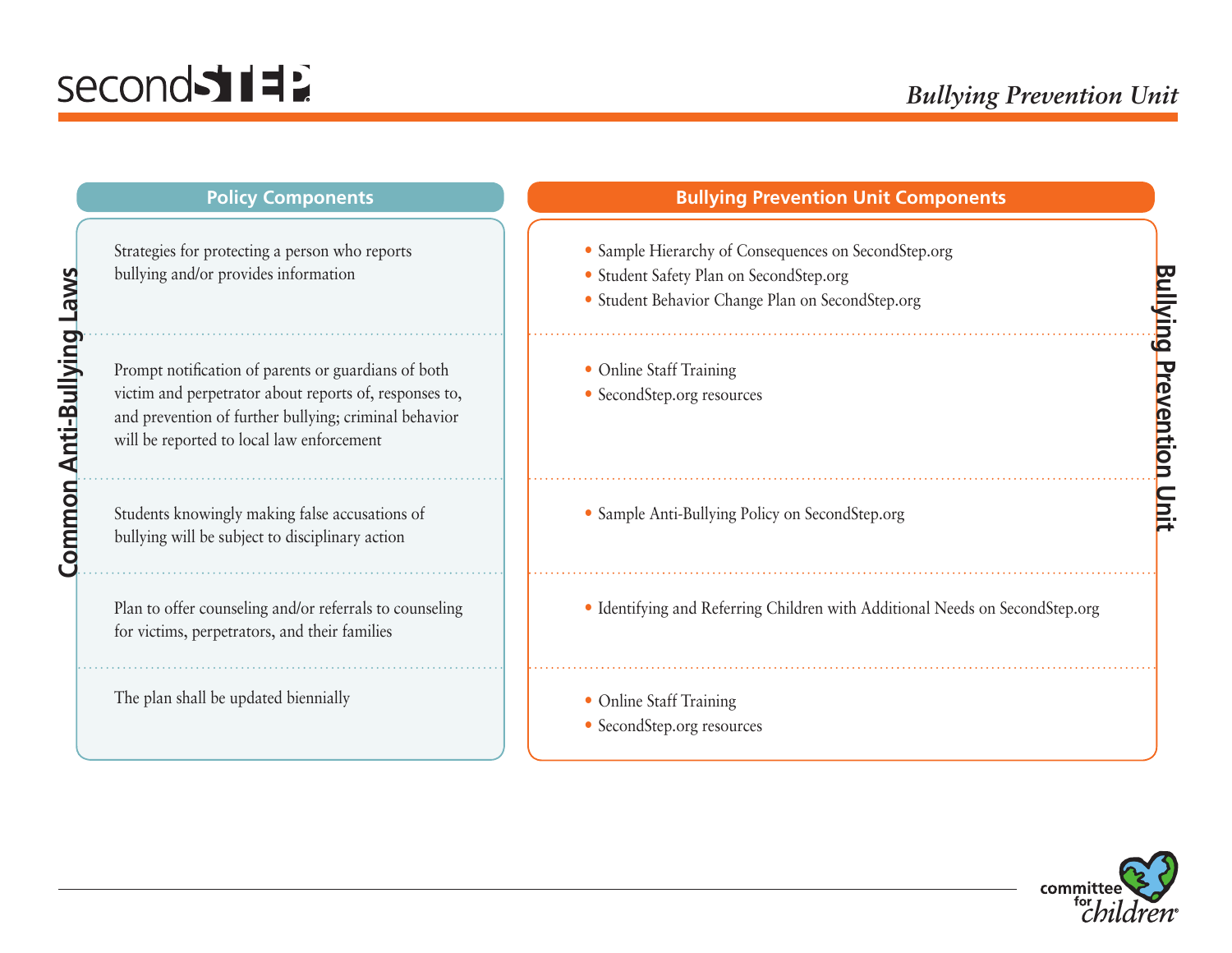**Common Anti-Bullying Laws**

| <b>Professional Development</b>                                                                             | <b>Bullying Prevention Unit Components</b>                                 |             |
|-------------------------------------------------------------------------------------------------------------|----------------------------------------------------------------------------|-------------|
| Developmentally appropriate strategies to prevent<br>bullying incidents                                     | • Online Staff Training<br>• SecondStep.org resources<br>• Student Lessons | <b>Pull</b> |
| Developmentally appropriate strategies for immediate,<br>effective interventions to stop bullying incidents | • Online Staff Training<br>• SecondStep.org resources                      | Preven      |
| Information about complex relationships in bullying<br>situations                                           | • Online Staff Training                                                    |             |
| Research findings on bullying and on student risk<br>factors for bullying in a school environment           | • Review of Research on SecondStep.org                                     |             |
| Information on incidence and nature of cyber-bullying                                                       | • Online Staff Training                                                    |             |

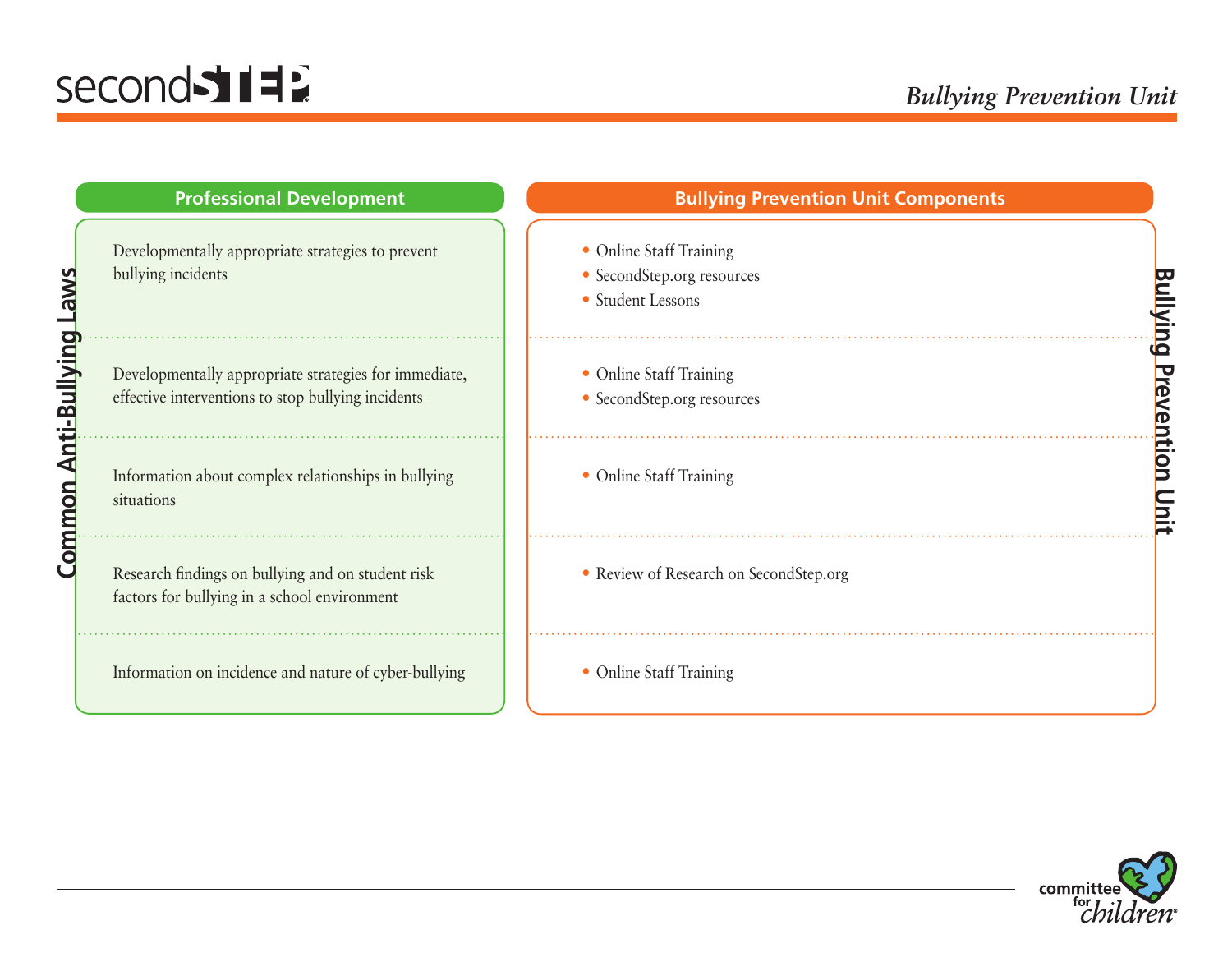## second 5117

**Common Anti-Bullying Laws**

| <b>Professional Development</b>                                                                          | <b>Bullying Prevention Unit Components</b>                     |  |
|----------------------------------------------------------------------------------------------------------|----------------------------------------------------------------|--|
| Internet safety issues as related to cyber bullying                                                      | • Cyber Bullying Module on cfchildren.org                      |  |
| Annual written notice to staff of bullying prevention<br>and intervention plan                           | • Online Staff Training<br>• SecondStep.org resources          |  |
| Faculty and staff shall be trained annually on the<br>school's bullying prevention and intervention plan | • Online Staff Training<br>• SecondStep.org resources          |  |
| Faculty and staff duties outlined in the plan shall be<br>included in employee handbook                  | • Sample Anti-Bullying Policy and Procedures on SecondStep.org |  |

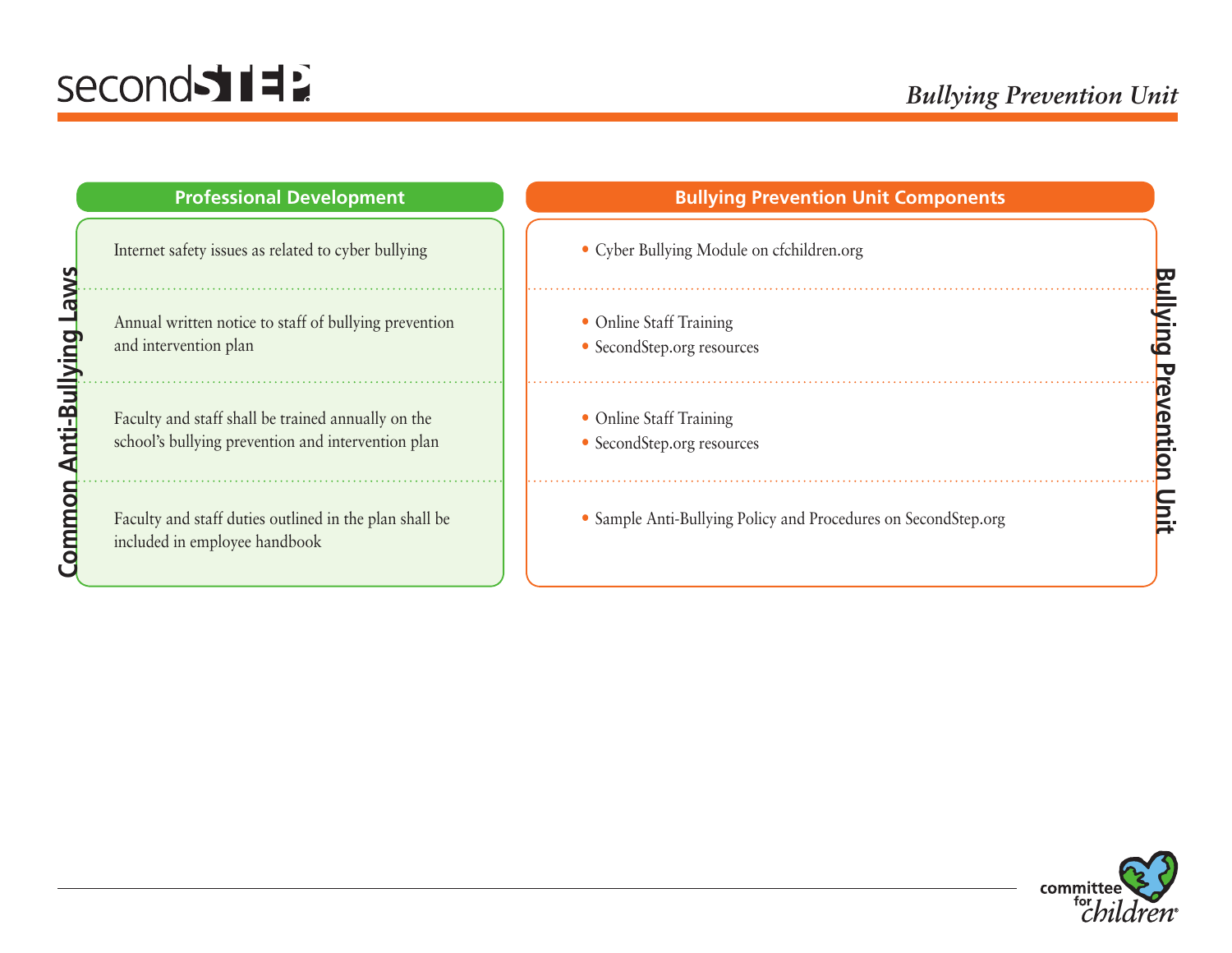**Common Anti-Bullying Laws**

 $\ldots$  .

| <b>Parent Education</b>                                                                                                                                                                                       | <b>Bullying Prevention Unit Components</b>                          |                        |
|---------------------------------------------------------------------------------------------------------------------------------------------------------------------------------------------------------------|---------------------------------------------------------------------|------------------------|
| Plan shall include provisions for educating parents<br>about the bullying prevention curriculum, including<br>home reinforcement of curriculum, dynamics of<br>bullying and online safety, and cyber-bullying | • Home Links<br>• SecondStep.org resources<br>• Student Lessons     | Þ<br>$\mathbf{\Omega}$ |
| Annual written notice to students and parents of<br>bullying prevention and intervention plan                                                                                                                 | • Family Letters<br>• SecondStep.org resources<br>• Student Lessons |                        |
| Plan shall be posted on website of each school and/or<br>district                                                                                                                                             | • Sample Anti-Bullying Policy and Procedures on SecondStep.org      |                        |
| Student handbook shall include age-appropriate<br>summary of bullying prevention and intervention plan                                                                                                        | • Sample Anti-Bullying Policy and Procedures on SecondStep.org      |                        |